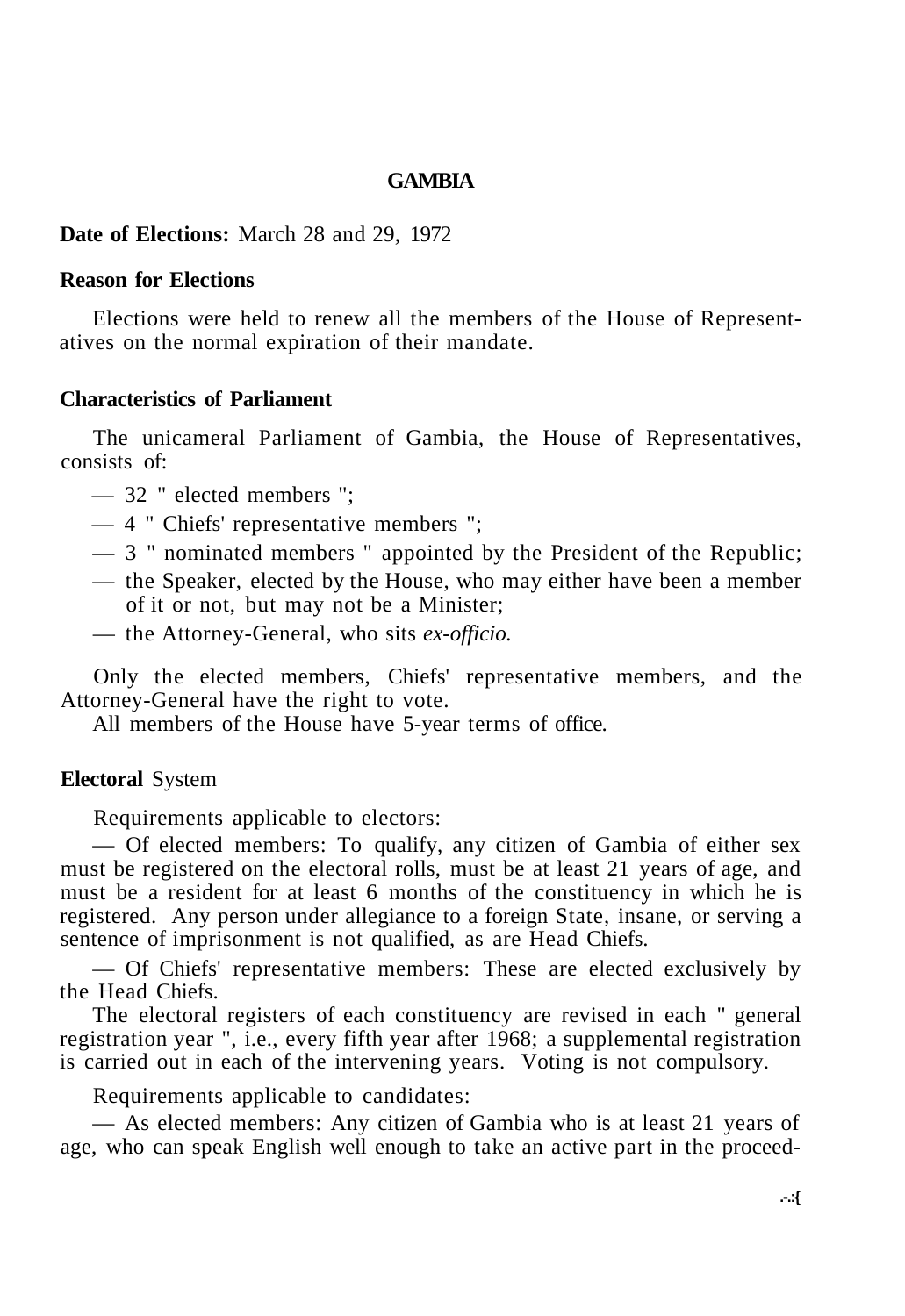ings of the House and who is qualified as an elector may be a candidate for election as an elected member. Undischarged bankrupts, the insane, those owing allegiance to a foreign State, those under a sentence of death, those serving, or having in the preceding 5 years served a sentence of imprisonment of at least 6 months and those interested in certain government contracts are ineligible. Chiefs' representative members and candidates for election as such members do not qualify for election as elected members.

— As Chiefs' representative members: The same qualifications and disqualifications apply as for elected members, except that candidates for election as Chiefs' representative members need not qualify as electors. Elected members and candidates to be elected members do not qualify for election as Chiefs' representative members.

Gambia is divided into 32 electoral constituencies, the boundaries of which are fixed by a presidential commission. In each of these, a single Deputy is elected by simple plurality of vote.

Chiefs' representative members must be approved unanimously by the Head Chiefs from a list proposed by them; if they are not so approved, they are selected on the basis of simple plurality.

A by-election is held to fill any seat of an elected member or a Chiefs' representative member which becomes vacant between general elections.

### General Political Considerations and Conduct of the Elections

During the electoral campaign, the ruling People's Progressive Party (PPP), contesting all 32 seats, emphasized its role as the party of National Unity, which led the people out of colonial bondage and gave them 10 years of stable government and economic progress. The United Party (UP), contesting 14 seats, and the 19 independent candidates questioned some of the policies of the ruling party; other policies it approved, but accused the Government of failing to implement. The relatively youthful independent candidates focused, among other things, on the question of closer ties with Senegal and the unemployment problem in Bathurst, the capital.

Following the PPP's handsome victory in the elections, President Sir Dawda Jawara reconstituted his Cabinet on April 6, increasing its membership by one.